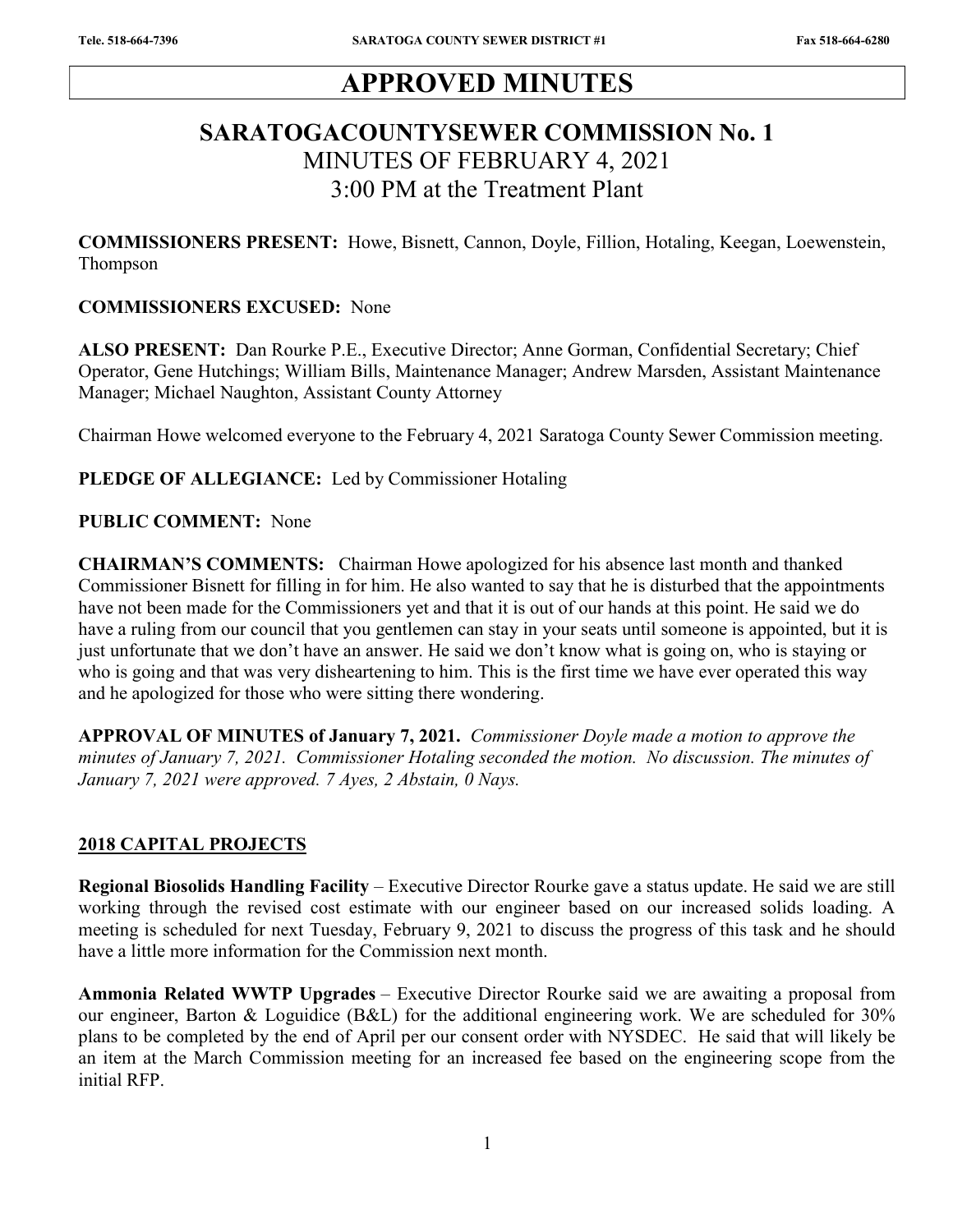#### 2019 CAPITAL PROJECTS

Knox Woods (HM) and Riverside #1 (ST) Pump Station Upgrades – Executive Director Rourke reminded we have had a few discussions on this and due to the inclement weather and awaiting equipment from Flygt as well as the longer lead times expected for the panels and pumps, we are likely going to push back the start date for this work to avoid any extra costs associated with cold weather work that the contractor may or may not have the ability to claim. He said there is no rush and a couple of months will not hurt us. The stations are currently operational so we will be able to push that back until the weather warms up sometime in March. The project should take approximately (70) days so if we start in March, the work will likely still be complete by early summer.

## 2020 CAPITAL PROJECTS

Environmental Benefit Project (EBP) – Executive Director Rourke said as you can see when you're heading in and out of the plant, this project is about 95% complete. The last big step is to pull some good sized conductors through the duct bank. That happens easier in warmer temperatures, typically 40 degrees and above. We are currently discussing some options to either heat locations where we can to assist with that or just wait out the cold weather to pull them when it makes sense. He reminded the Commission that this work was supposed to be fully completed by December 31, 2020, but we got an extension from NYSDEC until May of this year specifically for these reasons and being unsure of the weather. We are still well within where we need to be to get that work completed per our consent order.

Chairman Howe asked Executive Director Rourke if he recalled what the megawatt was on that. Executive Director Rourke said he thought it was half a megawatt, 585 kilowatts. He said what he recalls more is the annual savings which is approximately \$60,000.00 per year. Chairman Howe said perfect.

Storage Building/HVAC and Roof Replacement Design – Executive Director Rourke reported the critical path item here is AHU– 5. He received the equipment specifications a few days ago for review and is getting that ready to go out to bid by next week. He said once we get the equipment bid back we will then go out to bid for the installation and hopefully get that done in time for the warmer weather also. In parallel the design work will continue for our storage building as well as our roof replacement and other HVAC equipment that is needed.

Interceptor Relining Phase VIIB – Executive Director Rourke informed the item here that needs to be completed next is the Office of State Comptroller (OSC) application for the increased fee per user that is above the required reporting threshold for the state. The application is with our Bond Council for review and we are awaiting comments.

Riverside (Stillwater) I&I Reduction Design – Executive Director Rourke reported the contract is executed. A kick off meeting will likely be scheduled sometime this month. One of our tasks here at the Sewer District is starting to pop manholes and get our CCTV truck out to start looking at the condition of the pipes to understand what the scope of that work will be.

Saratoga Springs Pump Station and F.M. Evaluation and Design – Executive Director Rourke reported a kick off meeting was held on Tuesday, February 2, 2021 and it went well. This month they are looking to begin some preliminary work including site visits to the pump station. He said we will go out and clean some structures of the force main with our Vac/Truck so the consultant can get in there with their tools to measure thicknesses of that (PCCP) pipe so we know the level of deterioration and degradation of that force main. All of that work is likely going to start in March.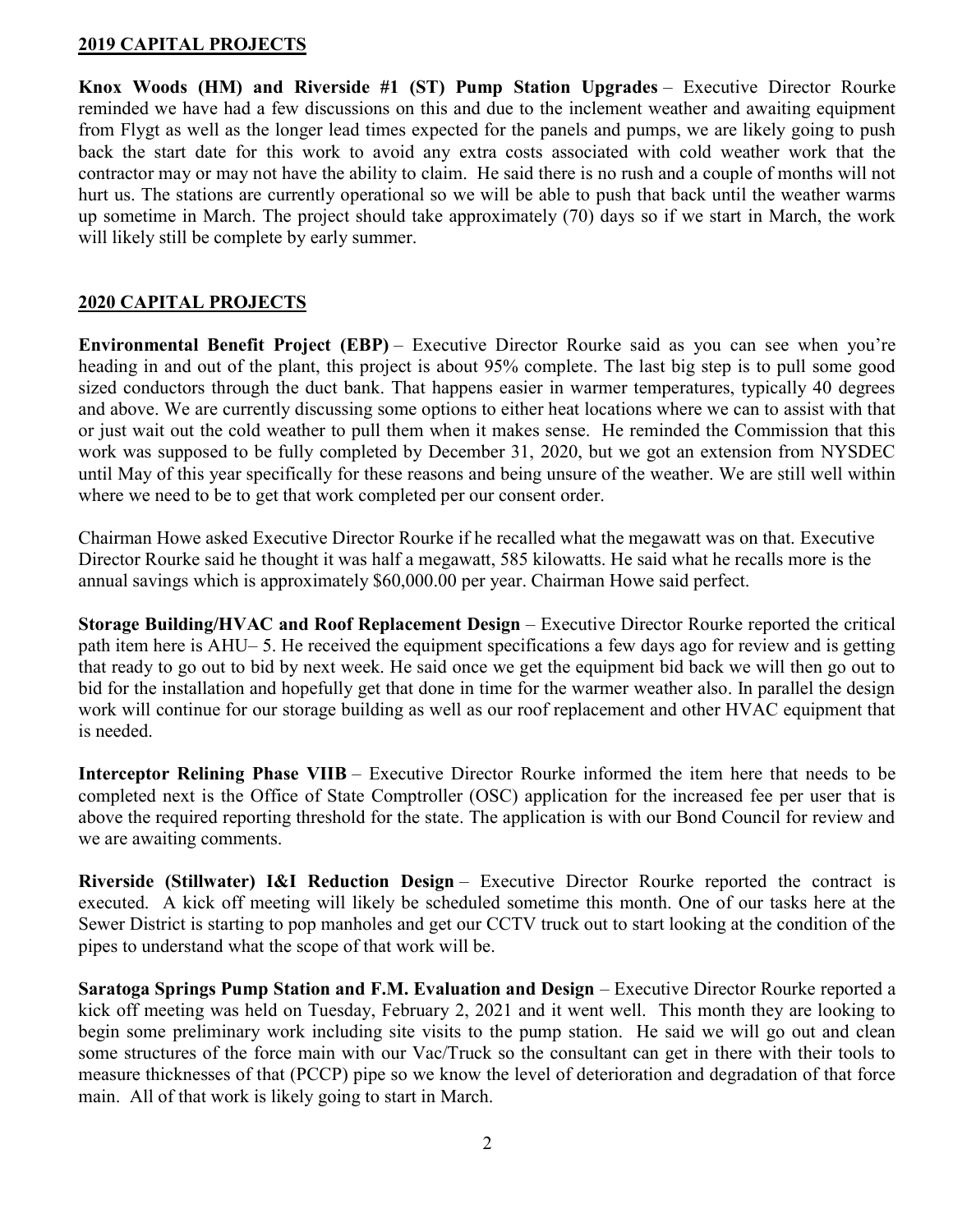#### 2021 CAPITAL PROJECTS

LED Lighting Upgrade – Executive Director Rourke said for this action he is looking for a motion to forward a recommendation to the County Board of Supervisors to authorize a task order with National Grid for implementation/installation of the Sewer District's LED Lighting replacement. This would fall under our existing master agreement that we have with National Grid for our solar array project. He informed the Commission that we have the ability to continue to use that master agreement. Centrica Business Solutions did an initial assessment of our site, looked at fixtures, wattages, interior/exterior lighting and our Saratoga Springs and Milton pump stations and came up with a task order. That task order cost to replace all of the existing lights within the WWTP and Milton pump station with energy efficient LED lighting is \$326,845.94. This fee does not include potential incentives that NYSEG may offer us. Currently we are looking at approximately \$30,000.00 incentive but that is not finalized yet because NYSEG put out new guidance according to Centrica that actually lessened the available incentive, unfortunately. With that being said, our annual savings going to LED lighting is anticipated to be approximately \$37,000.00. Executive Director Rourke said a simple pay back on just energy savings is about an 8 year payback, which is pretty good considering those LED lights are expected to last longer than that. He said if you include O&M costs, replacing bulbs or time associated with replacing bulbs, that simple pay back goes down to 6 years. Executive Director Rourke said he thinks it is a good energy incentive, it's a good project and we will be looking at net positive cash flows after 8 years. The motion today would be to forward a recommendation to Law & Finance for the BOS to authorize a task order with Niagara Mohawk Power Corporation d/b/a National Grid for an amount not to exceed \$326,845.94. Chairman Howe asked if someone would move that motion per Executive Director Rourke's recommendation.

Commissioner Doyle made a motion to forward a recommendation to the Board of Supervisors to authorize a task order with Niagara Mohawk Power Corporation d/b/a National Grid for implementation/installation of the Saratoga County Sewer District No. 1's LED lighting replacement for an amount not to exceed \$326,845.94. Commissioner Cannon seconded the motion. Discussion involved utility incentives and warranties with the manufacturer. Motion passed: 9 Ayes, 0 Nays.

Secondary Clarifier Gate and MCC Replacement – Executive Director Rourke informed we have a conventional activated sludge process here at the WWTP and there are a few different things that go into that outside of the actual activated sludge process. We have primary clarifiers that settle sludge and other things out and raise grease to the top on the front end of the plant. After our activated sludge process we need to settle that sludge out again before it is sent to the Hudson River and that is what the secondary clarifier does and that is what we are looking to do work on. The MCC is the motor control center which is a big breaker for large voltage equipment. Executive Director Rourke said these UV channels out here are on a pretty aggressive schedule for cleaning especially once the warmer weather comes. The reason for that is we have solids deposited in those channels over time which will then denitrify in the channels and float to the top which will cause us to sometimes blow our limits or at least it used to until we implemented a two week cleaning schedule. Two (2) of the gates are original from 1977 and we are looking to replace them. Executive Director Rourke said in the agenda packet there was a cost breakdown of the proposals received with a relatively wide spread of costs ranging from \$254,925.00 to \$738,191.00. He said his recommendation today along with staff who read the proposals thought Wright Pierce Engineering rose to the top. They had some really good ideas on what to do to evaluate the clarifiers. Their total price was \$454,180.00 and some of the added value included was they are bringing in a gentleman by the name of John Esler under their base cost who is the foremost expert on clarifiers. Executive Director Rourke asked for a motion to forward a recommendation to the Board of Supervisors (BOS) to authorize an agreement with Wright-Pierce Engineering Consultants, P.C. for work related to evaluation and deign of upgrades to our secondary clarifiers, gates, motor control centers (MCC's) and 4160V transformers at the WWTP. The work will consist of CFD modeling and dye testing 3 secondary clarifiers, designing necessary upgrades and replacement to 3 existing secondary clarifiers, evaluating and designing upgrades to electrical systems at the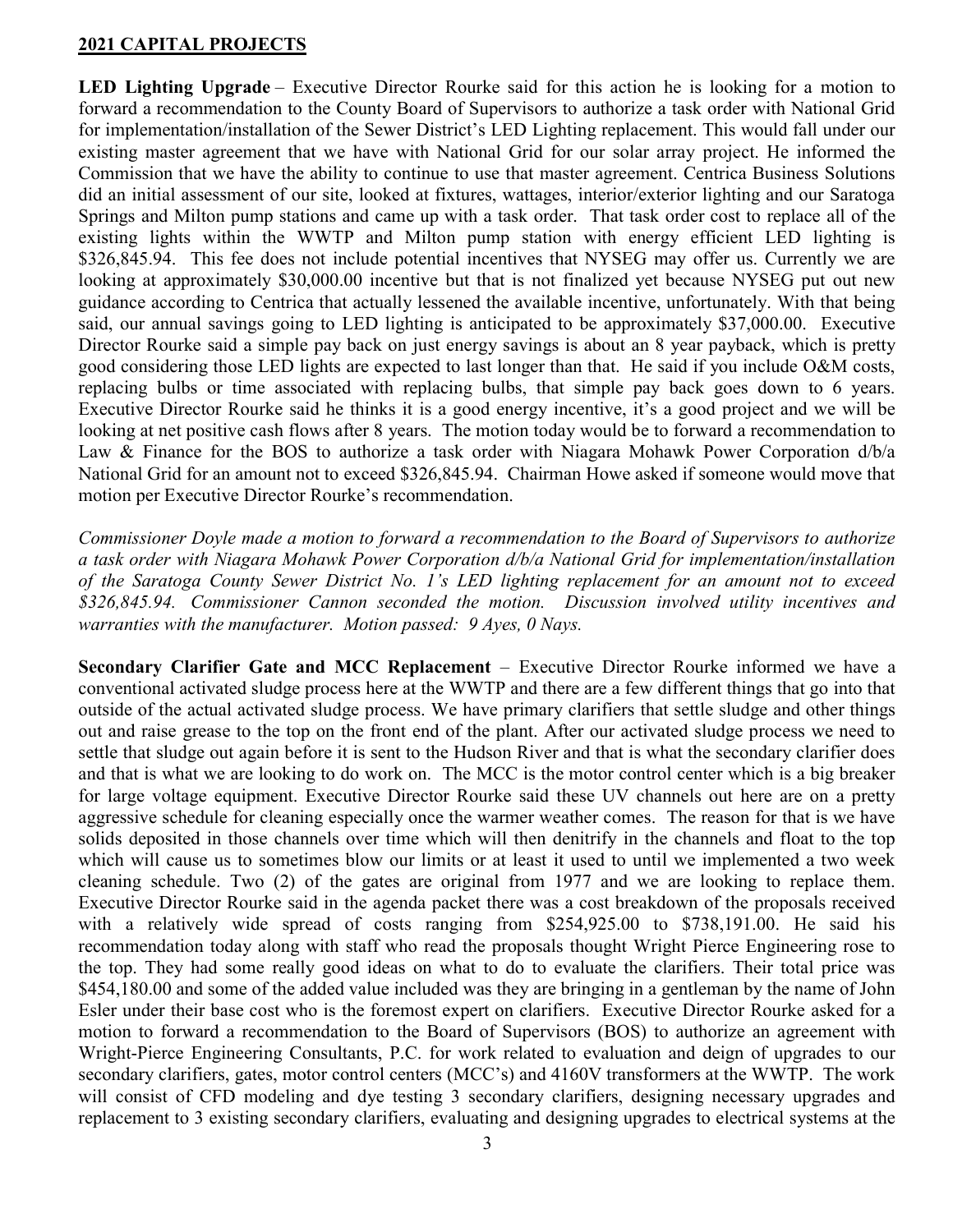WWTP including MCC's and transformers and evaluating and designing replacements to existing process gates in the facility.

Commissioner Hotaling made a motion to forward a recommendation to the Board of Supervisors to authorize an agreement with Wright-Pierce Engineering Consultants, P.C. for an amount not to exceed \$454,180.00 for work related to evaluation and deign of upgrades to our secondary clarifiers, gates, motor control centers (MCC's) and 4160V transformers at the Sewer District's WWTP. Commissioner Bisnett seconded the motion. Discussion involved our ammonia upgrades, issues we are having with our secondary clarifier, the proposals as well as the added value provided. Motion passed: 9 Ayes, 0 Nays.

### **MISCELLANEOUS**

Re-appropriation of Capital Funds – Executive Director Rourke said this is our typical housekeeping item for re-appropriation of capital funds. It is usually approximately \$6M but this year it is a little larger at approximately \$8M. A breakdown of the projects associated was included in the agenda packet. Some of the projects are totally underway and some of the project's designs are underway. We have a capital fund budgeted for them already and it makes more sense to roll those costs over rather than dump them back into the general fund and then re-appropriate. He asked the Commission for a motion to forward a recommendation to the BOS to re-appropriate and transfer funds as needed from 2020's budget to 2021's budget in the amount of \$8,163,891.80.

Commissioner Cannon made a motion to approve the request to the Saratoga County Board of Supervisors for re-appropriation of capital project funds in the amount of \$8,163,891.80 from the 2020 to 2021 Capital Project Funds. Commissioner Doyle seconded the motion. Discussion involved moving funds and expenses forward with no negative impact and the amount being larger this year due to delays and Covid-19 in 2020. Motion passed: 9 Ayes, 0 Nays.

Heritage Spring Dedication – Executive Director Rourke informed the Commission he received a letter from the Town of Milton, specifically from Town Councilman John Frolish, requesting a letter from the Sewer District saying we would take dedication of the Heritage Springs Sewer System. Executive Director Rourke said he did not want to work unilaterally; he wanted to bring it to the Commission for discussion. He said there have been ongoing discussions about this for quite some time. Most of the upgrades have been instituted through our Quality Assurance (QA) program in 2003. The system is in pretty good shape but there are a few things that need to be upgraded, for example, a couple manholes need to be upgraded, the air relief valves need to be replaced and some of the buildings need to be upgraded to meet building code. Executive Director Rourke said he wanted to have a discussion and asked if it would be prudent to send the town a letter stating we are willing to take it over if upgrades are done and if the Town condemns it, then we would take dedication of the infrastructure at no cost to the County.

Chairman Howe said if he recalls the system services well over 1,000 customers. Executive Director Rourke said that sounds right. Commissioner Doyle said we had an example with Clifton Park where they wanted us to take over some pump stations, and after doing a review and looking at what McDonald Engineering provided, we decided not to do that unless they did upgrades to bring the system up to code. Commissioner Fillion and Commissioner Cannon inquired what condition the system was in and if this was normal practice. Chairman Howe said the town actually hired a private consultant a few years back to come in and do an evaluation of the system. He said there have been concerns from the community about the system being regulated by a private company. The original agreement when the system went in was once they recouped their money they would turn it over to the County and it is actually in the County minutes back from the 1980's. People feel that money has been recouped and the owner does not feel that way. Chairman Howe said the Town needs to work out how to get control of that, to condemn it and to give it to the Sewer District.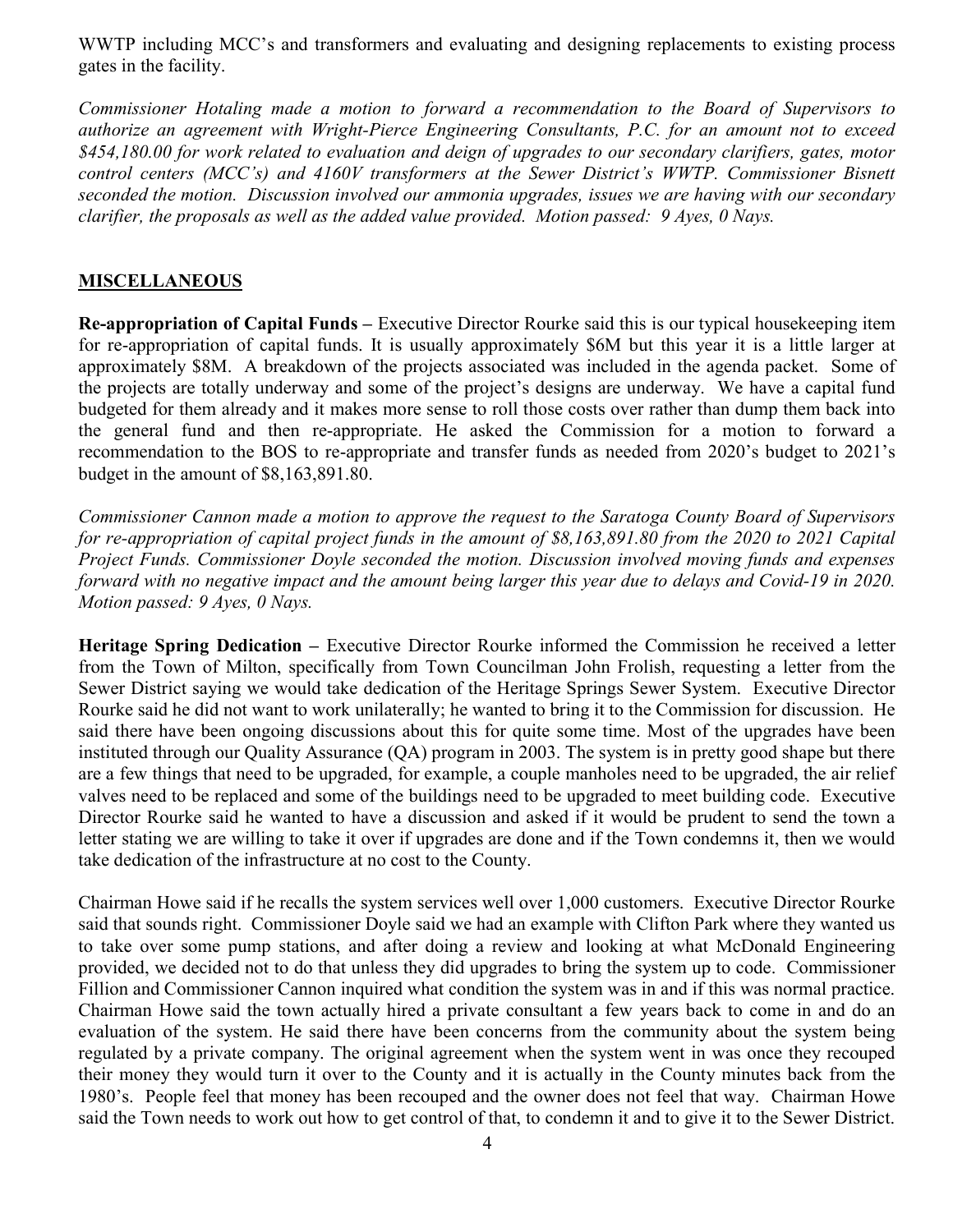He added field analysis was performed and updated in 2020 with a complete binder of the system. It is a completely forced system besides the gravity within separate developments. Some of it is old, not all of it and one good thing is it is all plastic, no ductile or iron that he knows of. Executive Director Rourke said there is one small portion that we CCTV'd and it is in good shape.

Commissioner Hotaling mentioned Colonial Green in the Town of Halfmoon which is also a private owned sewer district. The people who owned it put money in their pocket and never put money back into the system. They are now threatening to abandon it so the town would be stuck with it. He said he can see the town's side of this and how it can be a hardship on them. Chairman Howe said right now they are paying a user fee, where that user fee would go away and they would simply have only a county bill, correct? Executive Director Rourke said he believes Heritage Springs fees are upwards of \$170/per house to maintain the system where our fee is \$50/per house to maintain the system that is mainly because the economies of scale and we have more connections. Currently they pay \$170.00 to Heritage Springs plus a treatment charge to us. The Sewer District user rates do not include public transportation authority rates or town rates, basically if our weighted average is \$254/per user those fees are not included, so the reality is they are probably paying \$400 to \$500 a unit for sewer because of these separate, either private or public transportation authority or towns fees that own the infrastructure. Executive Director Rourke gave an example with the Town of Malta where we recently took over 3 years ago, it a few hundred feet of pipe but they wanted to get rid of their sewer district so they did the upgrades and then we took dedication.

Commissioner Loewenstein said so Heritage Springs is a private system, the homeowner gets billed by us and the private company, correct? Executive Director Rourke said correct. Commissioner Loewenstein asked if they currently have any performance issues with the system. Executive Director Rourke said no, nothing catastrophic, just normal wear and tear. Chairman Howe said they have not had any issues with the lines, the pumps have been maintained and the main pumps have been replaced. Executive Director Rourke added they have kept meticulous records and they have staff that regularly check the stations and apply odor control chemicals and it's in decent shape. Chairman Howe said he can say from an inspector in the community looking in, they have maintained the system and there were never any complaints or issues coming in from the developments. He said if we get some kind of analysis that meets code and it doesn't cost us a penny then it is up to the Commission to decide.

Commissioner Loewenstein said there was mention of some analysis that was done to figure out what upgrades were necessary, he asked if there was a dollar figure associated with that or a ballpark. Executive Director Rourke said he didn't have a figure and just received the list from our building inspector a couple of days ago. He said ballpark maybe \$100.000.00 or less. Commissioner Loewenstein said if we were to take over the system would it be our responsibility or would we take it over conditioned upon those upgrades being done first? Executive Director Rourke said exactly, we can say we are not going to take it until upgrades are done.

Further discussion involved transportation corporation law, private fees verses county user and collector fees, necessary upgrades, avoiding disrepair, being proactive, public health and negotiations. Chairman Howe asked if the Commission felt comfortable enough with Executive Director Rourke responding back to the Town with a letter of interest but with a caveat. The Commission was comfortable with that made a motion,

Commissioner Cannon made a motion to authorize the Executive Director to send a letter to the Town of Milton expressing interest in acquiring Heritage Springs contingent upon conditions to be determined by the Saratoga County Sewer District Executive Director. Commissioner Loewenstein seconded the motion. Discussion involved conditions and caveats to have the Town upgrade the system to our standards and have Chairman Howe and Attorney Naughton review the letter to the Town. Motion passed: 9 Ayes, 0 Nays.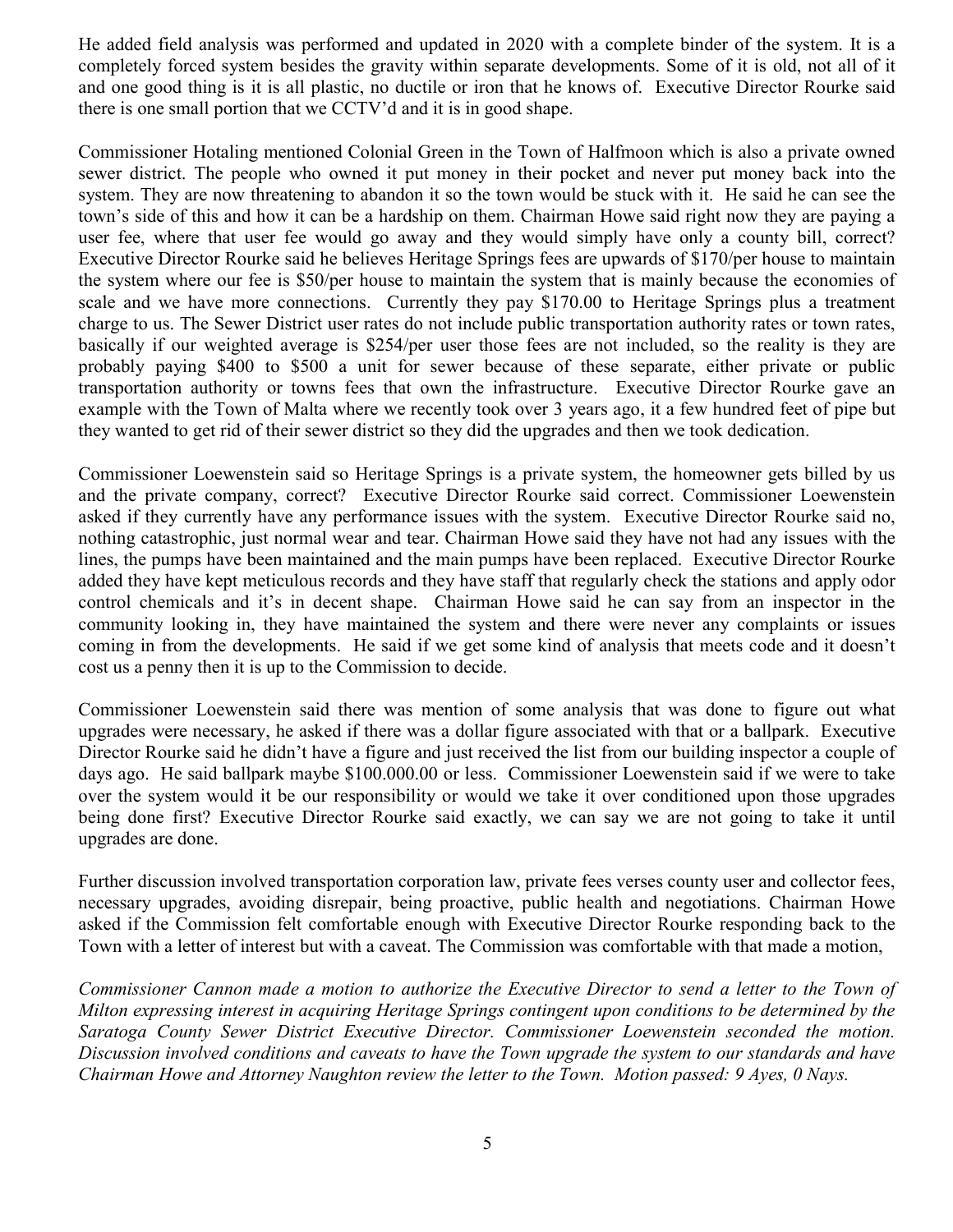Chairman Howe said being that this has been going on for at least ten years, he didn't foresee any actions happening in the near future but you never know. He added at least we are prepared and any decisions would have to go through this Commission.

## ATTORNEY REPORT

Attorney Naughton said we have one dedication in the Town of Wilton and it is a virtual dedication for the fact that we do not have any original documents from the dedicator. All we have are PDF signed documents that are anticipated to be received. He spoke with Executive Director Rourke about it and there is a certain level of comfort in knowing that it is Aldi and that they will get us the documents. He said it's a function of the fact that they are a large corporation and it takes time.

## **DEDICATIONS**

Aldi at Wilton Market Place – Town of Wilton – Aldi, Inc. (New York) requested dedication of the sanitary sewer infrastructure servicing Aldi at Wilton Market Place in the Town of Wilton. A motion to accept Resolution 1-2021 dedication of Aldi at Wilton Market Place was made by Commissioner Fillion and seconded by Commissioner Hotaling. No discussion. Resolution 1-2021 accepting dedication of Aldi at Wilton Market Place consisting of (2) manholes and approximately 367 ft of 8" SDR-26 gravity main in the Town of Wilton conditioned upon receipt of original dedication documents to include deed of dedication, Form TP-584 (Real Estate Transfer Tax), Form RP-5217 (Real Property Transfer Report), Assignment of Warranties, Letter of Credit, and First Amendment to the Letter of Credit passed: 9 Ayes, 0 Nays.

Commissioner Cannon said he had a couple of things he wanted to inquire about. First, he asked about the Commissioners of the Biosolids Committee, if the (2) members from that Committee were not to be reappointed what happens, do those positions go to whoever comes in? Chairman Howe said they would have to re-appoint. Commissioner Cannon said next, speaking in terms of their not having re-appointed the Commissioners, who, how and what is the process. Chairman Howe responded it generally happens every year at the organizational meeting. Executive Director Rourke added a certain number of Commissioners are up for re-appointment every year at the organizational meeting for a three year term. Commissioner Cannon asked who the people are saying it, the Supervisors, the County Administrator. Executive Director Rourke said the County Board of Supervisors brings it to a vote and they put a name on a resolution. Commissioner Cannon said who puts the name on it? Executive Director Rourke said it could be anybody that brings that recommendation frankly, it could be the Chairman of the Board or it could be a Town Supervisor. Commissioner Cannon asked if there was any say here at all. Chairman Howe said we do give our input with all re-appointments, we forward it to the County Administrator that the Commissioners would like to serve again and be re-appointed and we did that. Generally what happens is at the organizational meeting they are appointed, but this year that didn't happen.

Commissioner Cannon said is there any concern of institutional knowledge, you have Commissioner Doyle the longest tenured member of this board and all the expertise is brought here. He said he was concerned about it being continued. He said I am not saying I am one of them, but I am just saying. Executive Director Rourke said he would love the Commission to stay the same too but it's not his call. Chairman Howe said this is the first time we have seen this happen. Commissioner Thompson asked do we know who is causing the holdup. Chairman Howe said we don't know.